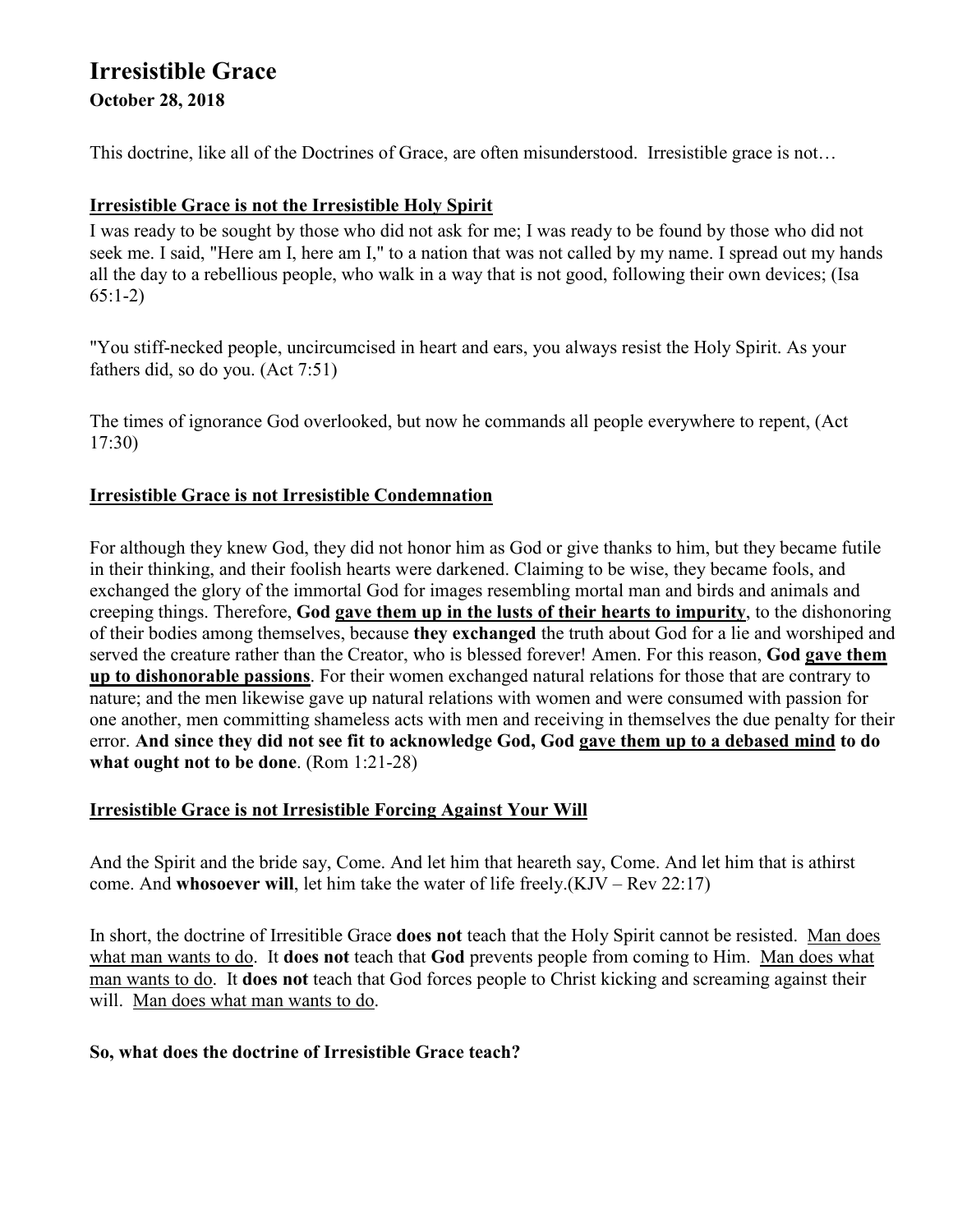**It affirms the doctrine of Total Depravity. If left to his own will, man will choose not to come.** 

**And this is the judgment**: the light has come into the world, and **people loved the darkness rather than the light because their works were evil**. For **everyone** who does wicked things hates the light and does not come to the light, lest his works should be exposed. But whoever does what is true comes to the light, so that it may be clearly seen that **his works have been carried out in God**." (Joh 3:19-21)

Therefore, having this ministry by the mercy of God, we do not lose heart. But we have renounced disgraceful, underhanded ways. We refuse to practice cunning or to tamper with God's word, but by the open statement of the truth we would commend ourselves to everyone's conscience in the sight of God. And even if our gospel is veiled, it is veiled only to those who are perishing. **In their case the god of this world has blinded the minds of the unbelievers, to keep them from seeing the light of the gospel of the glory of Christ, who is the image of God**. For what we proclaim is not ourselves, but Jesus Christ as Lord, with ourselves as your servants for Jesus' sake. For God, who said, "Let light shine out of darkness," has shone in our hearts to give the light of the knowledge of the glory of God in the face of Jesus Christ. (2Co 4:1-6)

**For we ourselves were once foolish, disobedient, led astray, slaves to various passions and pleasures, passing our days in malice and envy, hated by others and hating one another. But** when the goodness and loving kindness of **God** our Savior appeared, he saved us, not because of works done by us in righteousness, but according to his own mercy, by the washing of regeneration and renewal of the Holy Spirit,

(Tit 3:3-5)

**And you were dead in the trespasses and sins in which you once walked, following the course of this world, following the prince of the power of the air, the spirit that is now at work in the sons of disobedience-- among whom we all once lived in the passions of our flesh, carrying out the desires of the body and the mind, and were by nature children of wrath, like the rest of mankind. But God**, being rich in mercy, because of the great love with which he loved us, even when we were dead in our trespasses, made us alive together with Christ--by grace you have been saved-- and raised us up with him and seated us with him in the heavenly places in Christ Jesus, so that in the coming ages he might show the immeasurable riches of his grace in kindness toward us in Christ Jesus. For by grace you have been saved through faith. And this is not your own doing; it is the gift of God, not a result of works, so that no one may boast. For we are his workmanship, created in Christ Jesus for good works, which God prepared beforehand, that we should walk in them. (Eph 2:1-10)

## **It affirms what Scripture says of God – he has mercy on whom he has mercy and hardens whomever he wills.**

"Woe to you, Chorazin! Woe to you, Bethsaida! For if the mighty works done in you had been done in Tyre and Sidon, they would have repented long ago in sackcloth and ashes. But I tell you, it will be more bearable on the day of judgment for Tyre and Sidon than for you. (Mat 11:21-22)

And when the Gentiles heard this, they began rejoicing and glorifying the word of the Lord, and as many as were appointed to eternal life believed. (Act 13:48)

And those whom he predestined he also called, and those whom he called he also justified, and those whom he justified he also glorified. (Rom 8:30)